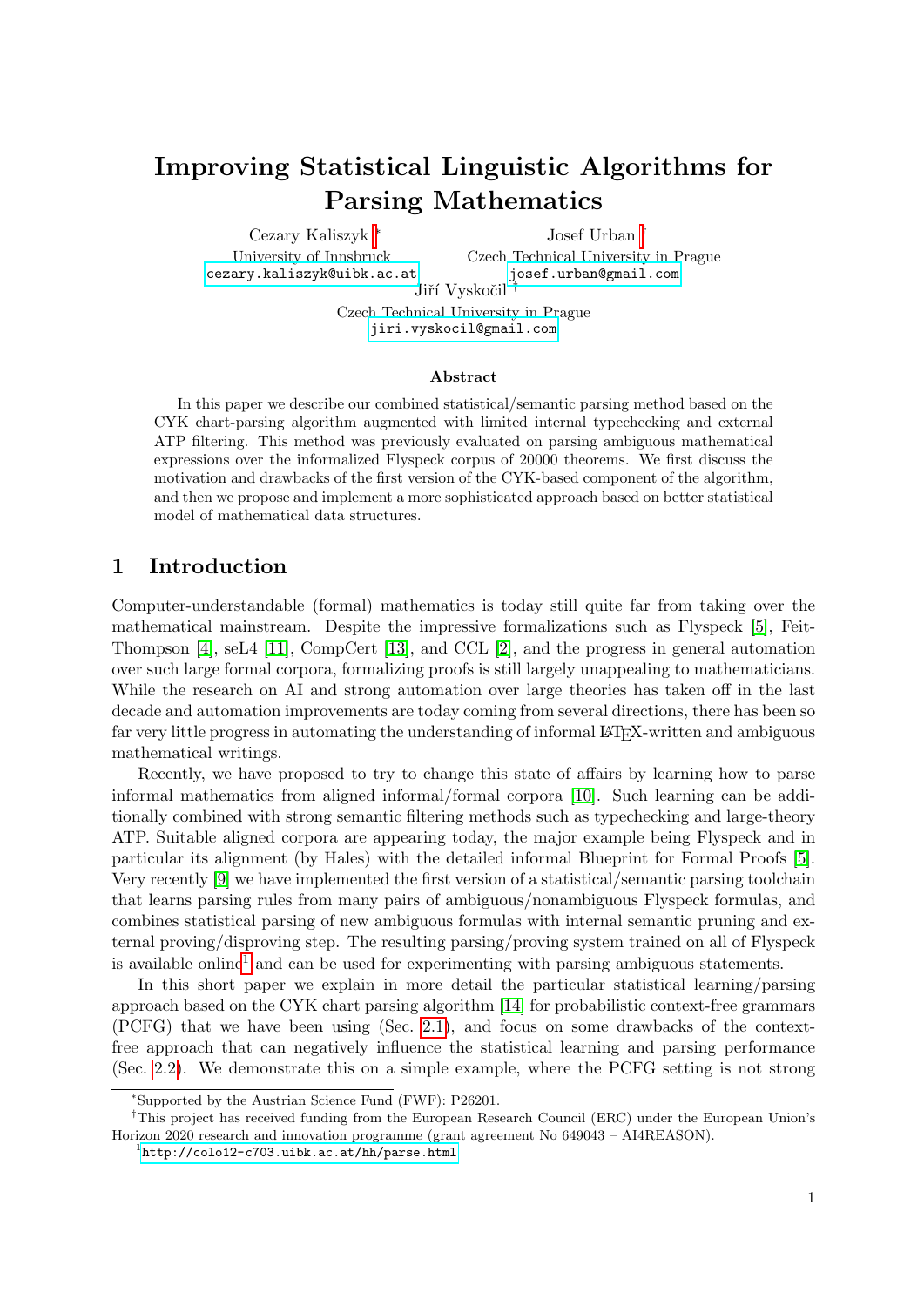enough to eventually learn the correct parsing (Sec. [3.1\)](#page-4-0). Then we propose and implement a modification of CYK that takes into account larger parsing subtrees and their probabilities (Sec. [3.2\)](#page-6-0). This modification is motivated by an analogy with large-theory reasoning systems. There, the precision of the probabilistic selection of the right premises for a new conjecture can typically be significantly improved by considering the large number of term and formula subtrees of the data, rather than just characterizing formulas and their similarity by the bare symbols appearing in them. Finally, we report the first measurements done with the new implementation and discuss future work (Sec. [3.3\)](#page-7-0).

## 2 Training Statistical Parsing on Aligned Corpora

### <span id="page-1-0"></span>2.1 PCFG

Given a large corpus of corresponding informal/formal (ambiguous/nonambiguous or LATEX/HOL) formulas, how do we automatically train an AI system that will correctly parse the next informal formula into a formal one?

Our domain differs from the natural-language domains, where millions of examples of paired (e.g., English/German) sentences are available for training machine translation, the languages have many more words (concepts) than in mathematics, and the sentences to a large extent also lack the recursive structure that is frequently encountered in mathematics. Given that we currently have only thousands of the informal/formal examples, we have decided against using purely statistical alignment methods based on n-grams, and rather investigated methods that can learn how to compose larger parse trees from smaller ones based on those encountered in the limited number of examples that we have.

One well-known approach ensuring this kind of compositionality is the use of CFG (Context Free Grammar) parsers. This approach has been widely used, e.g., for word-sense disambiguation in natural languages, which is another linguistic area close to our informal/formal task. An advantage of this approach is the existence of a parsing algorithm that works in polynomial complexity wrt. the size of the parsed sentence and the input grammar. A well-known and frequently used example is the CYK (Cocke–Younger–Kasami) chart-parsing algorithm [\[14\]](#page-8-7), using bottom-up parsing and dynamic programming. By default CYK requires the CFG to be in the Chomsky Normal Form (CNF), and the transformation to CNF can cause an exponential blow-up of the grammar. However, an improved version of CYK can be used that gets around this issue [\[12\]](#page-8-8).

A CFG-based parser obviously needs for its work the input grammar – the set of all grammar rules that can be used for parsing. In linguistic applications such grammar is typically extracted from grammar trees which correspond to the correct parses of natural-language sentences. Great efforts have been made in the linguistic community to create large treebanks of such correct parses – typically taking years of manual annotation work. The grammar rules extracted from the treebanks are typically ambiguous: there are multiple possible parse trees for a particular sentence. This is why CFG is extended by adding a probability to each grammar rule, resulting in PCFG (Probabilistic CFG). During the PCFG parsing of an ambiguous sentence, each resulting parse tree is assigned its probability, which allows to focus on the few parses that are most probable wrt. the treebank of training examples. The grammar rule probabilities can be trained e.g. by the inside-outside algorithm [\[1\]](#page-8-9).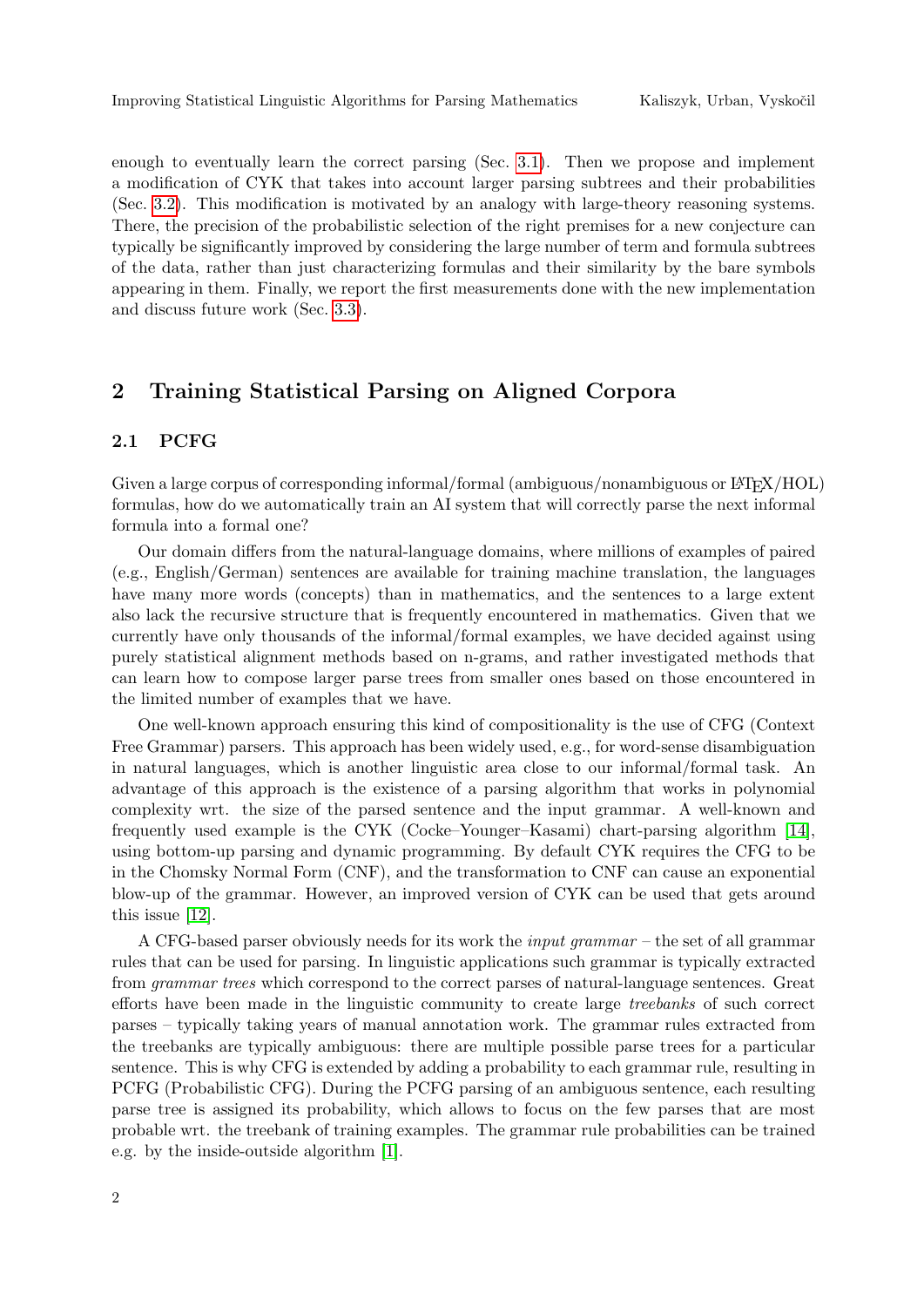### <span id="page-2-0"></span>2.2 Using PCFG for learning informal/formal alignment

We have so far experimented with several ways how to set up the parsing grammar and its learning. The most low-level approach consists of using the simplest HOL Light lambda calculus internal term structure [\[6\]](#page-8-10), where terms and types are annotated with only a few nonterminals such as: Comb (application), Abs (abstraction), Const (higher-order constant), Var (variable), Tyapp (type application), and Tyvar (type variable). This has led to many possible parses in the context-free setting, because the top-level learned rules become very universal, e.g:

Comb -> Const Var. Comb -> Const Const. Comb -> Comb Comb.

So far, the type information does not help to constrain the applications, and the last rule allows a series of several constants to be given arbitrary application order, leading to uncontrolled explosion.

That is why we have first re-ordered and simplified the HOL Light parse trees to propagate the type information at appropriate places where the context-free rules have a chance of providing meaningful pruning information. For example, the raw HOL Light parse tree for theorem

REAL\_NEGNEG:  $!x. \quad --(-x) = x$ 

is as follows (see also the tree in Fig. [1\)](#page-3-0):

```
(Comb (Const "!" (Tyapp "fun" (Tyapp "fun" (Tyapp "real") (Tyapp "bool")) (Tyapp "bool")))
(Abs "A0" (Tyapp "real") (Comb (Comb (Const "=" (Tyapp "fun" (Tyapp "real") (Tyapp "fun"
(Tyapp "real") (Tyapp "bool")))) (Comb (Const "real_neg" (Tyapp "fun" (Tyapp "real") (Tyapp
"real"))) (Comb (Const "real_neg" (Tyapp "fun" (Tyapp "real") (Tyapp "real"))) (Var "A0"
(Tyapp "real"))))) (Var "A0" (Tyapp "real")))))
```
Note that the CFG rules for this tree are often very general: e.g., the top-level node produces the rule Comb -> Const Abs, etc. After our re-ordering and simplification the parse tree used for grammar generation becomes (see also Fig. [2\)](#page-4-1):

("(Type bool)" ! ("(Type (fun real bool))" (Abs ("(Type real)" (Var A0)) ("(Type bool)" ("(Type real)" real\_neg ("(Type real)" real\_neg ("(Type real)" (Var A0)))) = ("(Type real)"  $(Var A(0))))$ 

The CFG rules extracted from this transformed tree become quite a bit more meaningful, e.g., the two rules:

"(Type bool)"  $\rightarrow$  "(Type real)" = "(Type real)". "(Type real)" -> real\_neg "(Type real)".

say that equality of two reals has type bool, and negation applied to reals yields reals. Such "typing" rules restrict the number of possible parses much more than the general "application" rules extracted from the original HOL Light tree, while still having a non-trivial generalization (learning) effect that is needed for the compositional behavior of the information extracted from the trees. For example, once we learn that the variable "u" is mostly parsed as a real number, we will be able to apply real\_neg to "u" even if the particular subterm  $\cdot \cdot - u$ " has never yet been seen in the training examples, and the probability of this parse will be relatively high. In other words, having the HOL types as "semantic categories" (corresponding e.g. to the word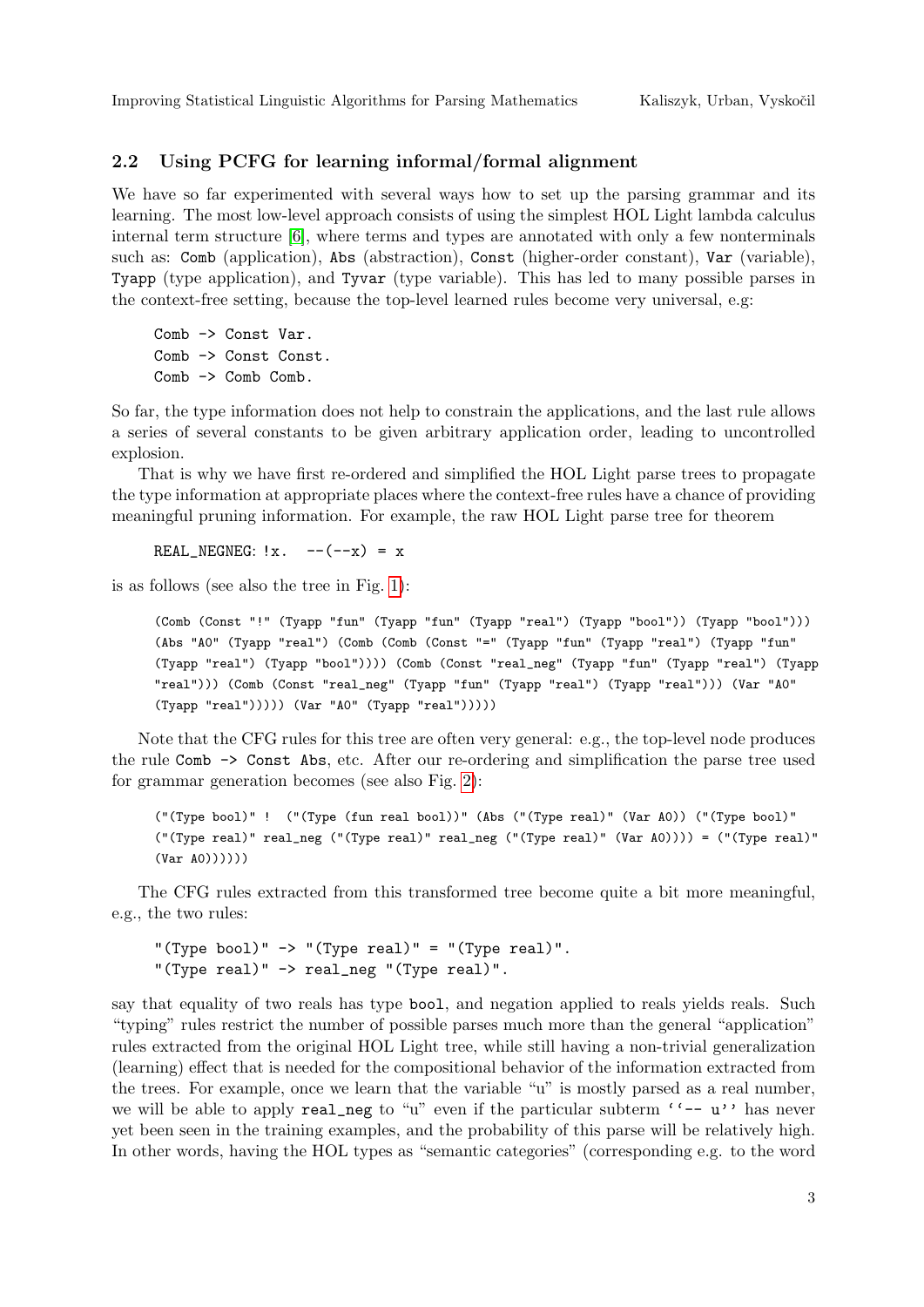<span id="page-3-0"></span>

Figure 1: HOL Light parse tree

senses when using PCFG for word-sense disambiguation) seems to be quite a reasonable first choice for the experiments, even though one could probably come up with even more appealing semantic categories based on more involved statistical and semantic analysis of the data.

We should also note that ambiguous notation, such as  $(2-i)$ , is wrapped in the training trees in its disambiguated "semantic" nonterminal – in this case \$#real\_neg. While the type annotation might often be sufficient for disambiguation, such explicit disambiguation nonterminal is both more precise and allows easier extraction of the HOL semantics from the constructed parse trees. The actual tree used for training the grammar is thus as follows (see also Fig. [3\)](#page-5-0):

```
("(Type bool)" ! ("(Type (fun real bool))" (Abs ("(Type real)" (Var A0)) ("(Type bool)"
("(Type real)" ($#real_neg --) ("(Type real)" ($#real_neg --) ("(Type real)" (Var A0))))
($#= =) ("(Type real)" (Var A0))))))
```
Once the PCFG is learned from such data, we use the CYK algorithm with additional internal lightweight semantic checks to parse ambiguous formulas. These semantic checks are performed to require compatibility of the types of free variables in parsed subtrees. The most probable parse trees are then given to HOL Light and typechecked there, which is followed by proof and disproof attempts by the  $HOL(y)$ Hammer system [\[7\]](#page-8-11), using all the semantic knowledge available in the Flyspeck library (about 22k theorems). See Fig. [4](#page-5-1) for the overall structure of the system. The first large-scale disambiguation experiment conducted over "ambiguated" Flyspeck in [\[9\]](#page-8-6) showed that about 40% of the ambiguous sentences have their correct parses among the best 20 parse trees produced by the trained parser. This is encouraging, but certainly invites further research in improving the statistical/semantic parsing methods.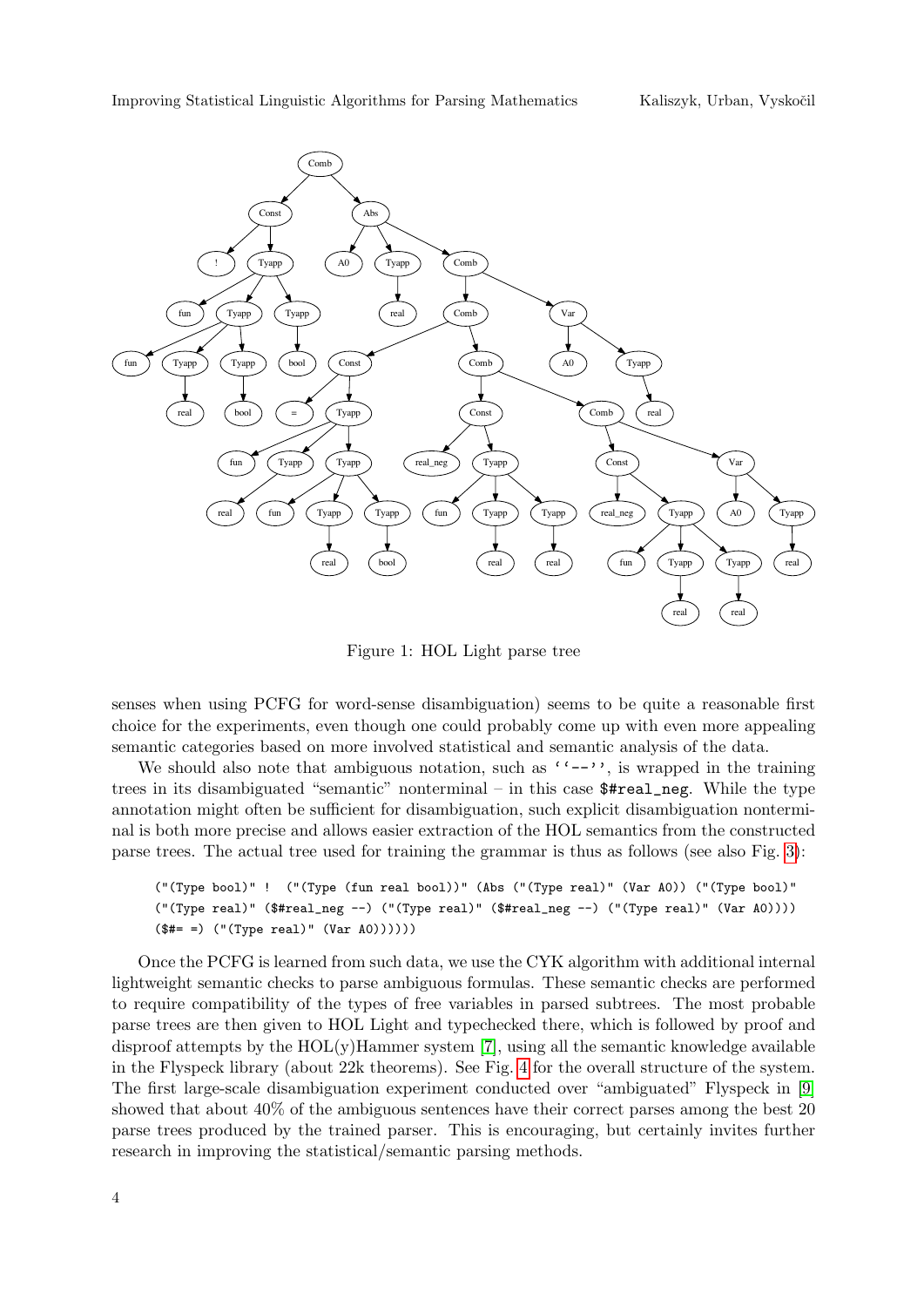<span id="page-4-1"></span>

Figure 2: Transformed tree of REAL\_NEGNEG

# 3 Adding Context

A major limiting issue when using PCFG-based parsing algorithms is the context-freeness of the grammar. In some cases, no matter how good are the training data, there is no way how to set up the parsing rules probabilities so that the required parse will have the largest probability.

### <span id="page-4-0"></span>3.1 Example

Consider the following term:

 $1 * x + 2 * x$ .

with the following simplified grammar tree (Fig. [5\)](#page-6-1) as our training data (treebank):

 $(S (Num (Num (Num 1) * (Num x)) + (Num (Num 2) * (Num x)))$ .

From the grammar tree we extract the following CFG:

S -> Num . Num -> Num + Num Num -> Num \* Num Num -> 1 Num -> 2 Num  $\rightarrow$  x

If we use this grammar for parsing the original (non-bracketed) sentence, we obtain the following five possible parse trees: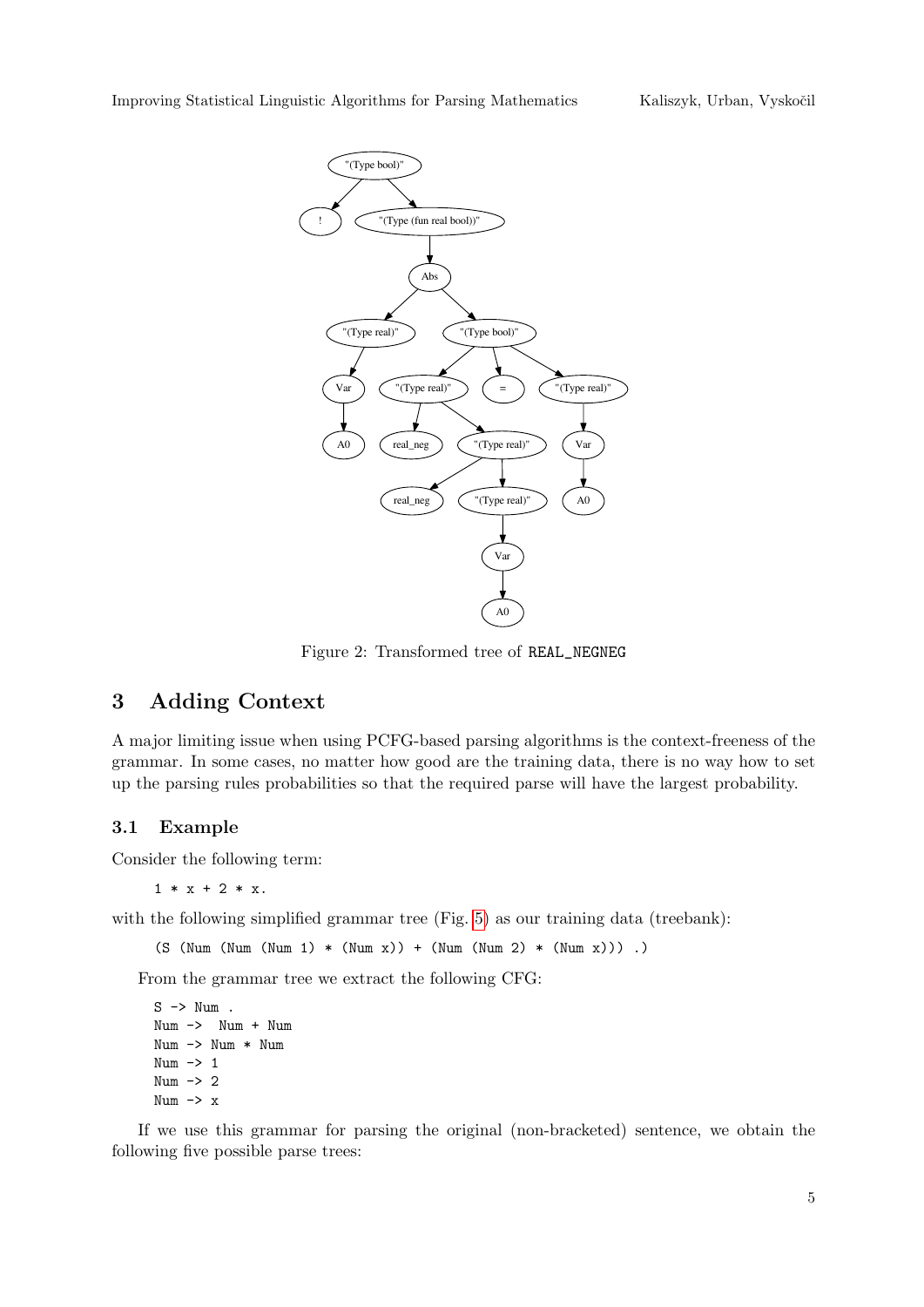<span id="page-5-0"></span>

Figure 3: The tree of REAL\_NEGNEG used for actual grammar training

<span id="page-5-1"></span>

Figure 4: The statistical/semantic parsing toolchain.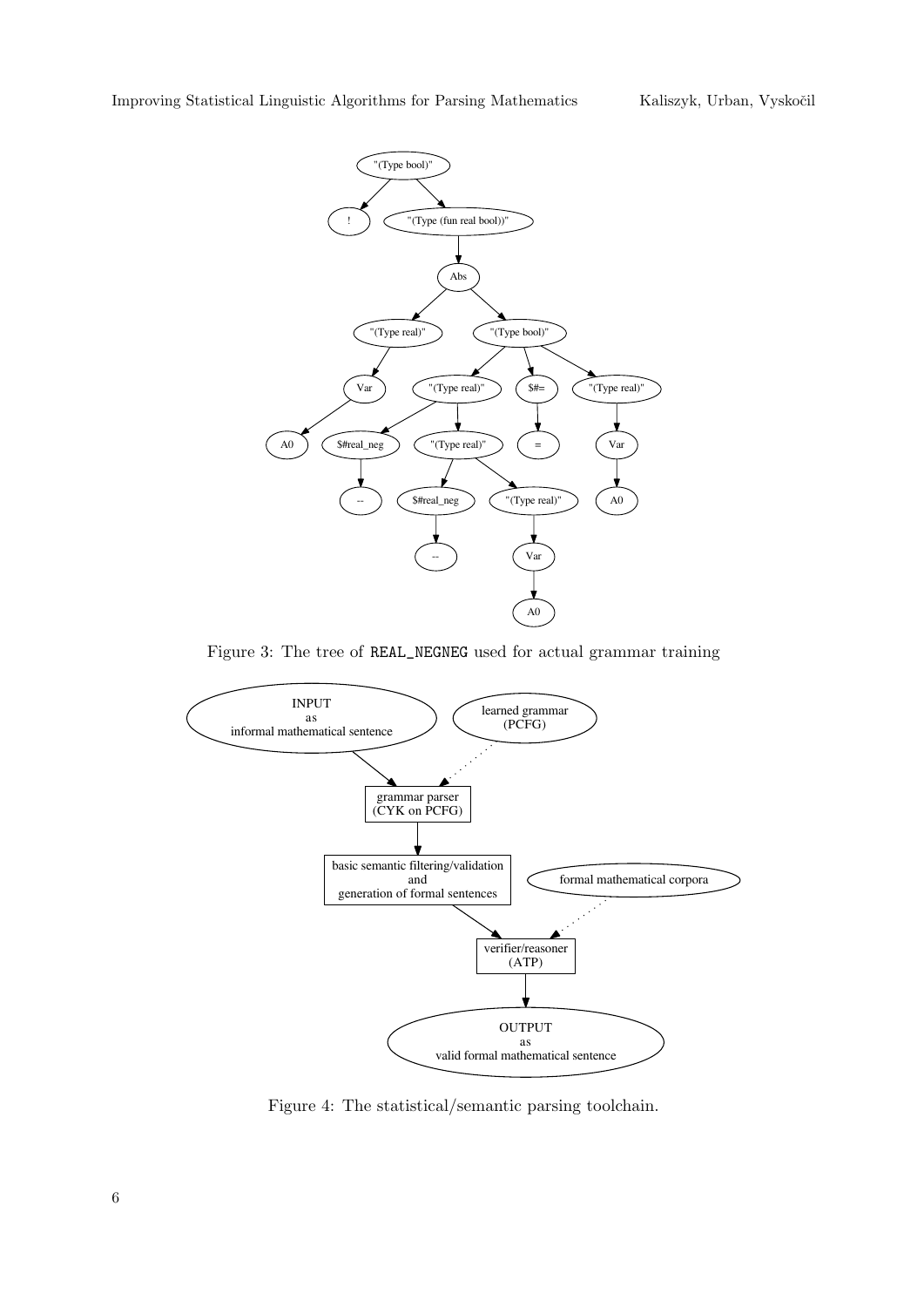<span id="page-6-1"></span>

Figure 5: Example grammar tree

```
(S (Num (Num 1) * (Num (Num (Num x) + (Num 2)) * (Num x))) .)
(S (Num (Num 1) * (Num (Num x) + (Num (Num 2) * (Num x)))) .)
(S (Num (Num (Num 1) * (Num (Num x) + (Num 2))) * (Num x)) .)(S (Num (Num (Num (Num 1) * (Num x)) + (Num 2)) * (Num x)) .)
(S (Num (Num (Num 1) * (Num x)) + (Num (Num 2) * (Num x))) .)
```
Only the last tree however corresponds to the training tree. The problem is that no matter what probabilities we add to the grammar rules, we cannot make the priority of  $+$  smaller than the priority of \*: a context-free grammar forgets the context and cannot remember and apply complex mechanisms such as priorities. The probability of all parsed trees is in this case always the same:

$$
p(S \rightarrow Num \cdot) \times p(Num \rightarrow Num + Num) \times p(Num \rightarrow Num * Num) \times p(Num \rightarrow Num * Num) \times p(Num \rightarrow Num * Num) \times
$$
  

$$
p(Num \rightarrow 1) \times p(Num \rightarrow 2) \times p(Num \rightarrow x) \times p(Num \rightarrow x)
$$

While the example does not strictly imply the priorities as we know them, it is clear that we would like the grammar to prefer parse trees that are in some sense *more similar* to the training data. One method that is frequently used for dealing with similar problems in the NLP domain is grammar lexicalization [\[3\]](#page-8-12) where additional terminal can be appended to nonterminals and propagated from the subtrees, thus creating many more possible (more precise) nonterminals. This approach however does not solve the particular problem with operator priorities. We also believe that considering probabilities of larger subtrees in the data as proposed below is conceptually cleaner.

#### <span id="page-6-0"></span>3.2 Considering Subtrees

The underlying idea is a simple analogy with the n-gram statistical machine-translation models, or with the large-theory premise selection systems where characterizing formulas by all subterms and subformulas typically considerably improves the performance of the algorithms [\[8\]](#page-8-13). While considering subtrees may initially seem computationally involved, we believe that by using good indexing datastructures it becomes feasible, solving some the PCFG problems mentioned above in a reasonably clean way.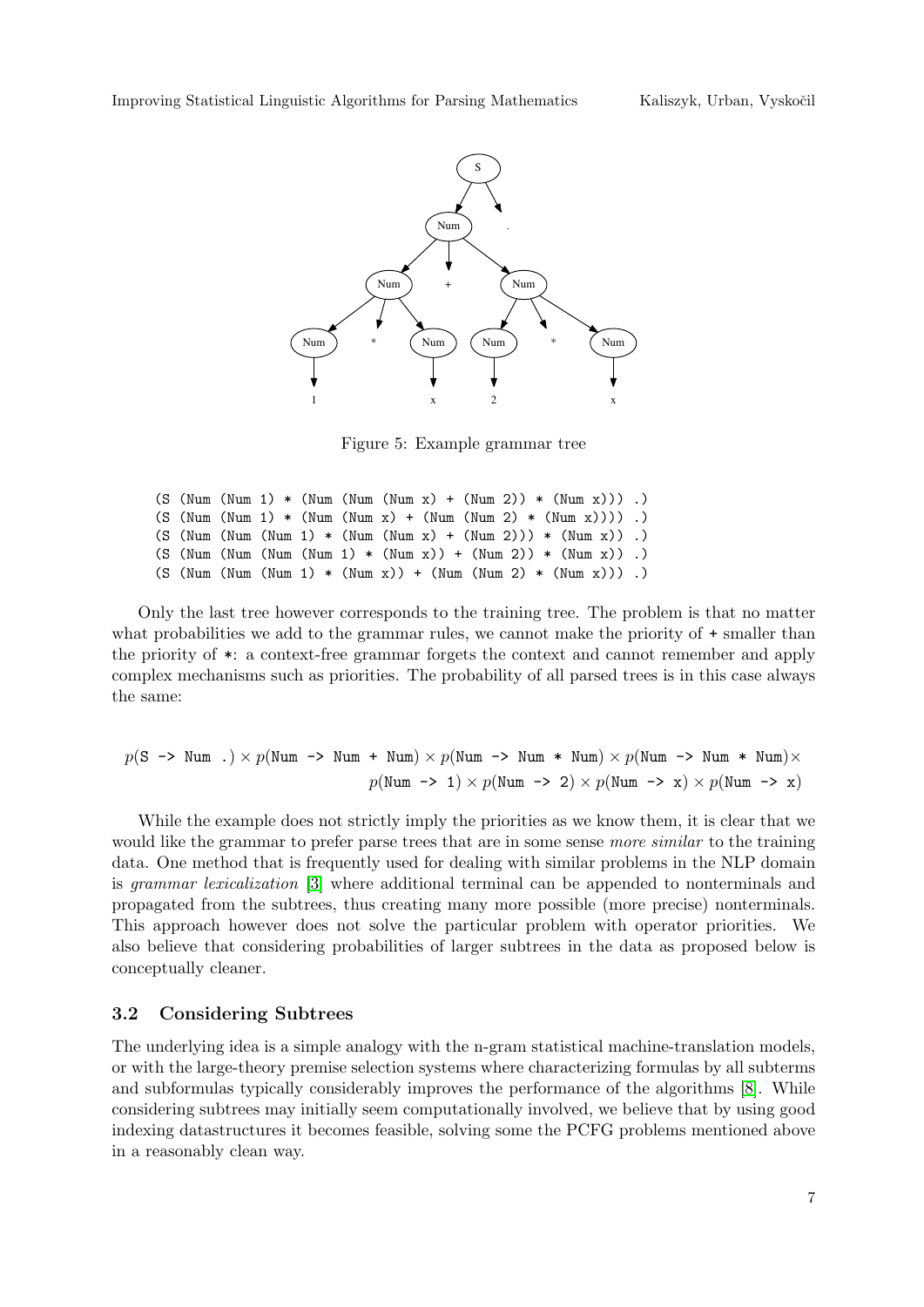In more detail, the idea is as follows. We will extract not just subtrees of depth 2 from the treebank (as is done by PCFG), but all subtrees of certain depth. So far we work with depth 3, but other depths and approaches (e.g., frequency-based rather than depth-based) are possible. During the CYK parsing we will adjust the probabilities of the parsed subtrees also according to the subtree statistics extracted from the treebank. The extracted subtrees will be technically treated as new "grammar rules" of the form:

root of the subtree -> list of the children of the subtree

We will learn the probabilities of these new grammar rules, formally treating the nonterminals on the left-hand side as different from the old nonterminals when counting the probabilities (this is the current technical solution, which can be modified in the future). Since the right-hand side of the new grammar rules contains whole subtrees, we will be able to compute the parsing probabilities using more context/structural information than in PCFG.

In our example, after the extraction of all subtrees of depth 3 followed by a suitable adjustment of their probabilities, we would get a new "extended PCFG". This grammar could again parse all the five different parse trees as above, but they would have different probabilities, and the training tree would obviously be the most probable one. For example the probability of the original treebank parse would be:

$$
p(\text{Num } \rightarrow (\text{Num } 1)) \times p(\text{Num } \rightarrow (\text{Num } x)) \times
$$
  

$$
p(\text{Num } \rightarrow (\text{Num } 2)) \times p(\text{Num } \rightarrow (\text{Num } x)) \times
$$
  

$$
p(\text{Num } \rightarrow (\text{Num } \text{Num } * \text{ Num}) + (\text{Num } \text{Num } * \text{ Num})) \times
$$
  

$$
p(S \rightarrow \text{Num } .)
$$

On the other hand, the probability of some of the parses (e.g., the first two when using the original algorithm) would remain unmodified, because in these parses there are no subtrees of depth 3 from the training tree.

#### <span id="page-7-0"></span>3.3 Technical Implementation

We use a discrimination tree  $D$  to store the subtrees from the treebank and to quickly look them up during the chart parsing. When a particular cell in the chart is finished (we know all its parses), we go through all its parses and try to look up their subtree of depth 3 in the discrimination tree  $D$ . If we succeed, we recompute the probability according to the new "subtree grammar rule", compare the resulting probability with the old one, and keep the better one.

The subtree lookup is logarithmic, however the number of subtrees we may need to look up can grow quite a lot in the worst case. This is why we have kept the depth at 3 so far. We have not done an extensive evaluation yet, however preliminary experiments with depth 3 and limiting CYK to the best 10 parses show that the new implementation is actually a bit faster than the old one. In particular, when training on all 21873 Flypeck trees and testing on 11911 of them, the new version is about 23% faster than the old one (10342.75s vs 13406.97s total time). The new version also fails to produce at least a single parse less often than the old version (631 vs 818).

This likely means that the subtrees help to promote the correct parse, which in the old version is considered at some point too improbable to make it into the top 10 parses and consequently thrown away by the greedy optimization. The correct (training) parse appears among the best 10 parses in 39% of the 11911 examples for the old algorithm (their average rank there being